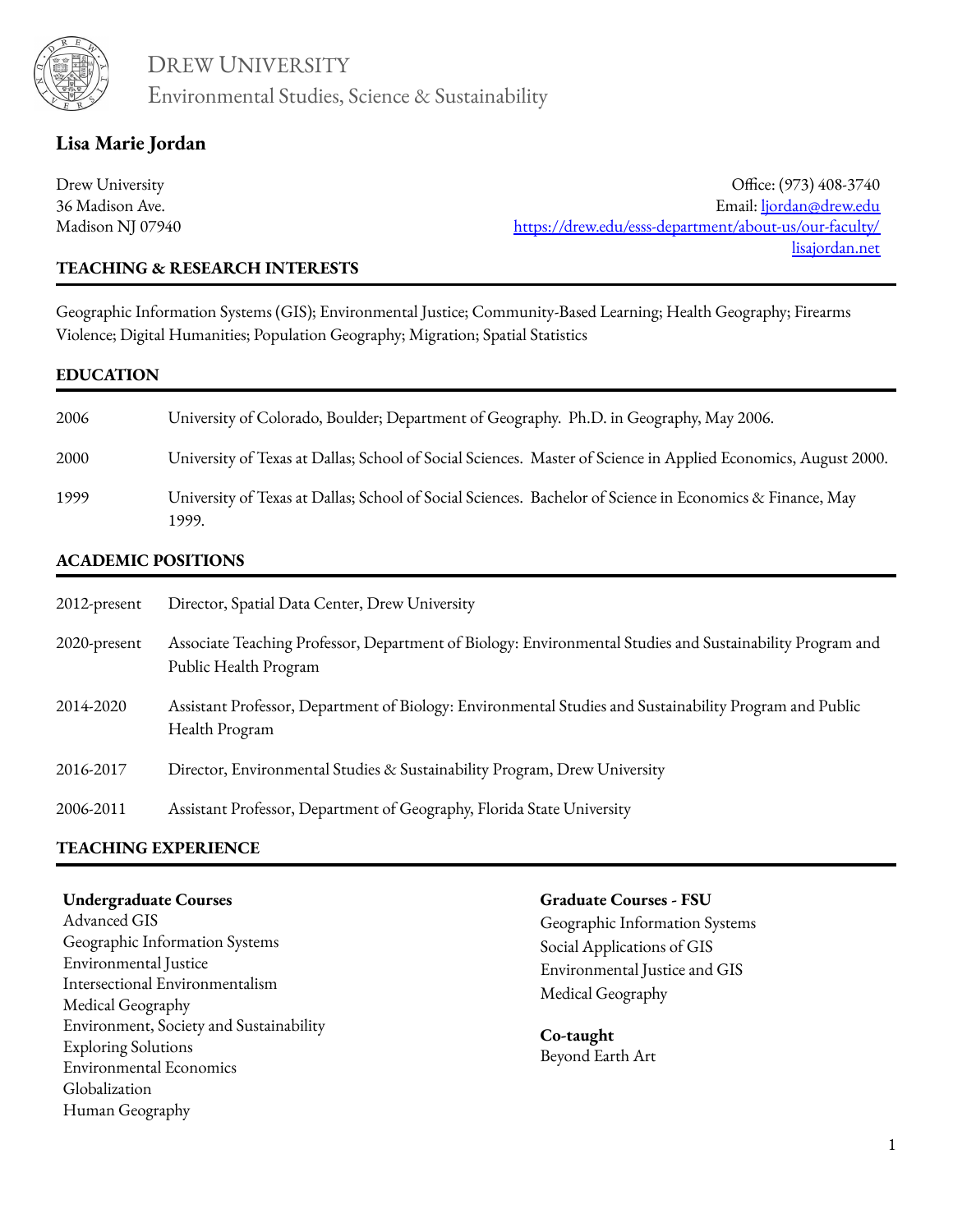

# **PUBLICATIONS**

### *Articles*:

Jordan, L, Kalin, J, Dabrowski, D (2020) Characteristics of Gun Advertisements on Social Media: Systematic Search and Content Analysis of Twitter and YouTube Posts. *J Med Internet Res.* 22(3). <https://www.jmir.org/2020/3/e15736/>

Jordan, L (2017) Applying Thiessen Polygon Catchment Areas and Gridded Population Weights to Estimate Conflict-Driven Population Changes in South Sudan. *ISPRS Annals* IV-4/W2, 23-30. <https://doi.org/10.5194/isprs-annals-IV-4-W2-23-2017>

Jordan, L, Stallins, A, Stokes, S, Johnson, E, Gragg, R (2011) Citizen Mapping and Environmental Justice: Internet Applications for Research and Advocacy. *Environmental Justice* 4(3): 155-162.

Jordan, L, et al. (2010) Practical Approaches to Spatial Estimation of Disaster‐Affected Populations. *International Journal of Applied Geospatial Research*. 1(3): 31‐48.

Jordan, L, Rose R (2010) Population Explorer: Estimate Local Populations Anywhere. *Field Exchange: Emergency Nutrition Network*, 38: 3‐5.

Asumda, F, Jordan, L (2009) Minority Youth Access to Tobacco: A Neighborhood Analysis of Underage Tobacco Sales. *Health and Place*. 15:140‐147.

Jordan, L (2008) Improving Livelihoods by Improving Access: The Application of Geospatial Technologies to Health Care Accessibility. *Harvard Health Policy Review*. 9: 210‐222.

Jordan, L (2007) Religious Adherence and Diversity in the United States: A Geographic Analysis. *Geography of Religion and Belief Systems*. 2: 3‐20.

Mennis, J, Jordan, L (2005) The Distribution of Environmental Equity: Exploring Spatial Nonstationarity in Multivariate Models of Air Toxic Releases. *Annals of the Association of Geographers* 95(2): 249-268.

Rogers, A, Jordan, L (2004) Estimating Migration Flows from Birthplace‐Specific Population Stocks of Infants. *Geographical Analysis* 36:1‐16

*Book Chapters and Reviews*:

Jordan, L, Tang, A (2021) Exploring Communication Framing Methods that Link Changes in Air Pollution Exposure and COVID-19 to Promote Post-Pandemic Sustainability Policy. In: Leal Filho W. (eds) COVID-19: Paving the Way for a More Sustainable World. World Sustainability Series. Springer, Cham. [https://doi.org/10.1007/978-3-030-69284-1\\_5](https://doi.org/10.1007/978-3-030-69284-1_5)

Jordan, L (2021) "We are Teachers and Learners Together: Cross-Disciplinary Lessons from the Pilgrim Pipeline Dispute." in *Pipeline Pedagogy: Teaching about Energy and Environmental Justice Contestations*, eds. V. Banschback and J. Rich, AESS Branded Book Series, Springer Nature. https://doi.org/*[10.1007/978-3-030-65979-0](https://doi.org/10.1007/978-3-030-65979-0)*

Jordan, L (2011) "Public Health and Geography."*21st Century Geography: A Reference Handbook*, ed. J.P. Stoltman. Thousand Oaks, CA: Sage.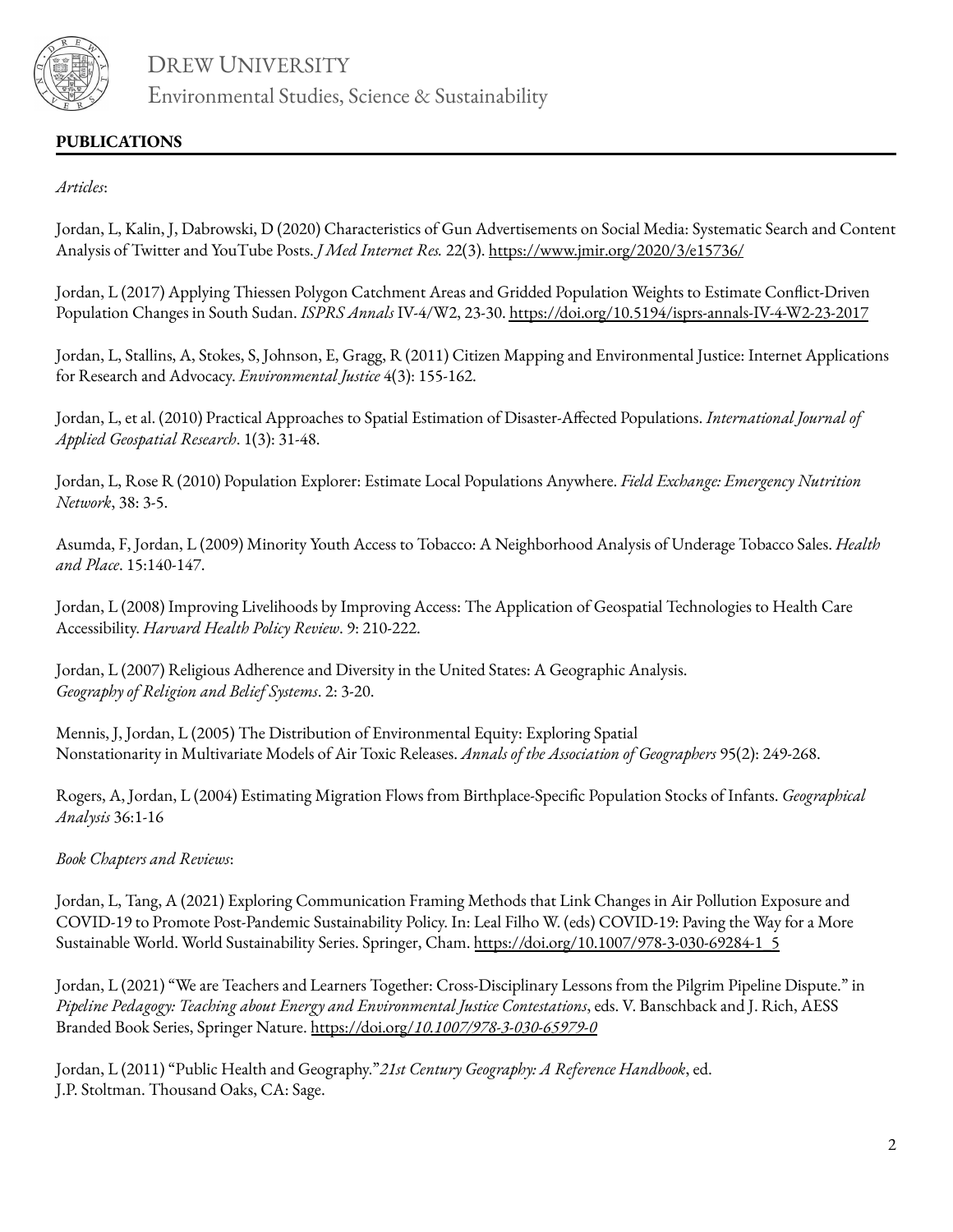

DREW UNIVERSITY

Environmental Studies, Science & Sustainability

Jordan, L (2010) Review Essay: Religion and Political Geography in the United States. *Political Geography.*

Jordan, L (2010) Book Review: Strong Women, Dangerous Times: Gender and HIV/AIDS in Africa, E. Kalipeni, K. Flynn, and C. Pope (Eds.), New York: Nova Publishers. *GeoJournal*.

Jordan, L (2010) GIS in Health Research and Health Care. In Barney Warf (ed.) *Encyclopedia of Human Geography*, Thousand Oaks, CA: Sage.

Jordan, L (2010) Medical Geography. In Barney Warf (ed.) *Encyclopedia of Human Geography*, Thousand Oaks, CA: Sage.

Jordan, L (2010) Spatial Data Models. In Barney Warf (ed.) *Encyclopedia of Human Geography*, Thousand Oaks, CA: Sage.

Raleigh, C, Jordan, L. (2009) Climate Change and Migration: Emerging Patterns in the Developing World. In R. Mearns and A. Norton (eds.) *Social Dimensions of Climate Change Equity and Vulnerability in a Warming World.* Washington DC: World Bank:103‐131.

## *Reports*:

Jordan, L. (2013) "A Comparison of the Functionality and Datasets Available through Population Explorer and Alternative Applications." USAID, Famine Early Warning Systems Network (FEWSNET). Report No. AID-OAA-C-11-00171.

Jordan, L. (2007) "Geo-coding and Census Mapping: Conceptual Framework and Different Approaches." United Nations Expert Group Meeting on Contemporary Practices in Census Mapping and Use of Geographical Information Systems, United Nations, NY. Report No. ESA/STAT/AC115-9. Available at: <http://unstats.un.org/unsd/demographic/meetings/egm/CensusMappingEGM07/docs/ESA-STAT-AC.115-9.pdf>

Klein, D, Jordan, L (2001) "Diffusion of Energy Efficient Technologies in the United States: The Case of Compact Fluorescent Light Bulbs." National Renewable Energy Laboratory, Golden, CO.

*Selected Conference Papers or Posters*:

2022 "A Toolkit for Building Community Web Maps and Story Maps: Case Study of Madison Borough - [Environmental](https://www.nj.gov/dep/gis/mapcon34.html) Resource [Inventory](https://www.nj.gov/dep/gis/mapcon34.html) (ERI)." Poster Presentation. 34rd Annual NJDEP Mapping Contest, April 15, online. 2nd Place, Educational Map.

2022 "Think Local Act Local: Addressing Wicked Problems through Place-Based Approaches in GIS Education." Meeting of the Association of American Geographers, February 25-March 1. Virtual. \*\*Supported by grant from Project Pericles

2021 "Upstream consequences of firearms and ammunition [manufacturing](https://apha.confex.com/apha/2021/meetingapp.cgi/Paper/509347) in the United States: A geographical analysis of toxic releases and [compliance](https://apha.confex.com/apha/2021/meetingapp.cgi/Paper/509347) violations." American Public Health Association Annual Meeting, October 24-27. Denver, CO.

2021 "[Good](https://www.nj.gov/dep/gis/mapcon33.html) Walk Good Talk." Poster Presentation. 33rd Annual NJDEP Mapping Contest, April 15, online. 1st Place, Educational Map.

2019 "New Jersey Firearms and Public Health: Framework for a Life Cycle [Assessment](https://www.nj.gov/dep/gis/mapcon32.html) Approach." Poster Presentation. 32<sup>nd</sup> Annual NJDEP Mapping Contest, April 18, Trenton, NJ. 1<sup>st</sup> Place, Educational Map.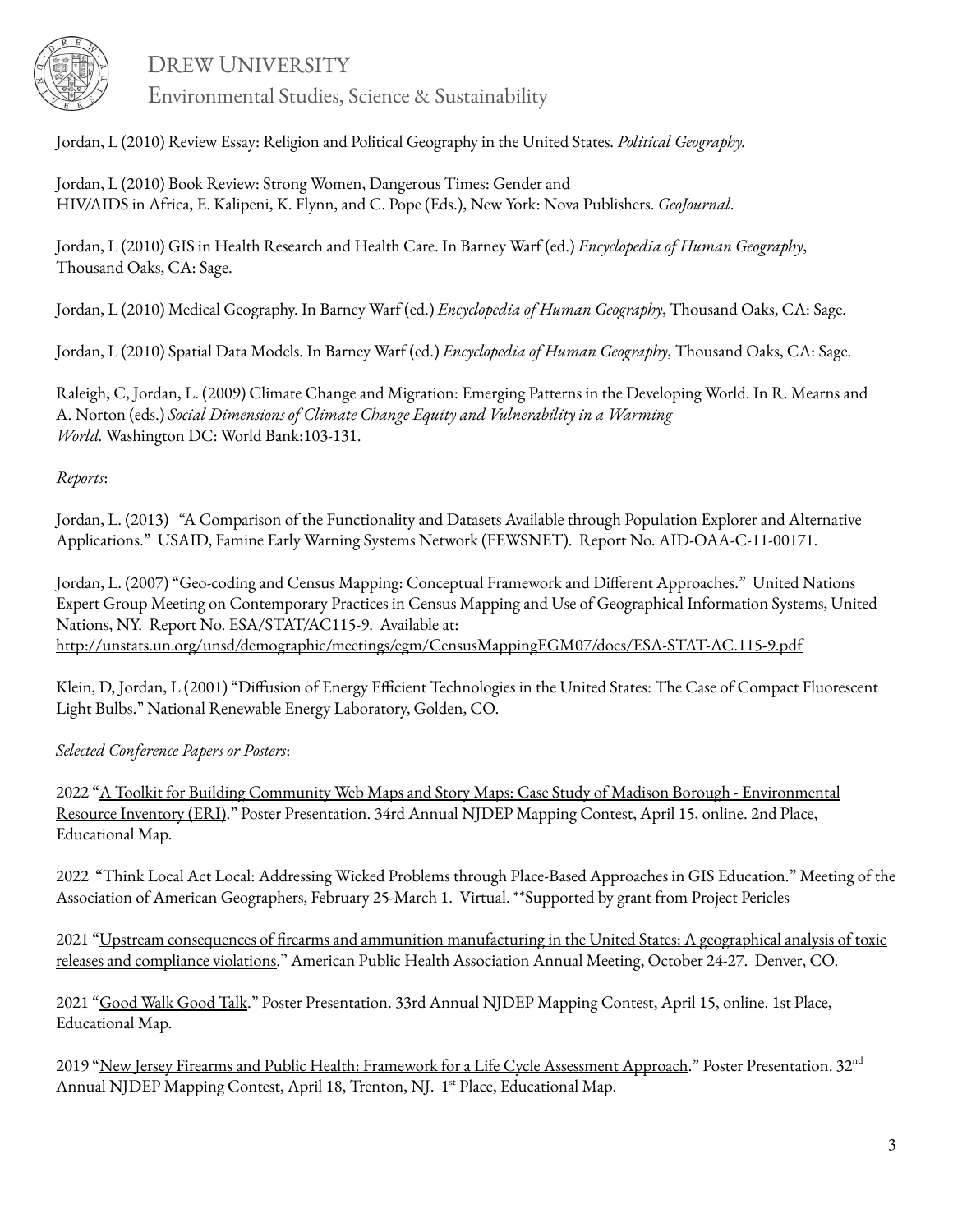

DREW UNIVERSITY

Environmental Studies, Science & Sustainability

2018 "Guns against Butter: [Location-Specific](https://apha.confex.com/apha/2018/meetingapp.cgi/Paper/409614) Cases of Food Weaponization." American Public Health Association Annual Meeting, November 10-14. San Diego, CA.

2018 "Reconceptualizing Sustainable Jersey: Tackling the Urban-Suburban Divide." Design, Justice & Zero Waste: Exploring Pathways to a Circular Economy, The New School, Tishman Environment and Design Center, May 8&9. NY, NY.

2018 "Where the Only Certainty is Uncertainty: Exploring the [Demographics](https://paa.confex.com/paa/2018/meetingapp.cgi/Paper/23160) of Displacement in South Sudan." Population Associations of America, Annual Meeting. Denver, CO.

2018 "Exploring Food Access in Morris County: Interfaith Food Pantry [Utilization](https://drive.google.com/file/d/1tWNcFjs6TXTiMCiLP_IZliuXjxRRC1Nd/view?usp=sharing) and the Changing Needs of Elderly and Working Poor [Populations](https://drive.google.com/file/d/1tWNcFjs6TXTiMCiLP_IZliuXjxRRC1Nd/view?usp=sharing)." 31<sup>st</sup> Annual NJDEP [Mapping](http://www.nj.gov/dep/gis/mapcon31.html) Contest, Trenton, NJ [1<sup>st</sup> Place, Best Instructional Presentation, in collaboration with ESS 382/BIOL 370 Advanced GIS class, Spring 2018, and the Morris County Interfaith Food Pantry].

2017 ["Identifying](http://www.arcgis.com/apps/MapSeries/index.html?appid=af162ec18761444b929957b8c82ab903) Cultural and Natural Resources along the Pilgrim Pipeline Corridor." 30th Annual NJDEP [Mapping](http://www.state.nj.us/dep/gis/mapcon30.html) [Contest,](http://www.state.nj.us/dep/gis/mapcon30.html) Trenton, NJ [2<sup>nd</sup> Place, Best Story Map; in collaboration with ESS/BIOL 302 GIS class, Fall 2016, Coalitional against the Pilgrim Pipelines, Food and Water Watch, and the Chatham Borough Environmental Commission].

2014 "Beyond Borders: Gridded Demographic Data Sets and Web Mapping Applications for Population, [Development,](http://paa2014.princeton.edu/abstracts/141908) and [Environmental](http://paa2014.princeton.edu/abstracts/141908) Research." Population Association of America, Annual Meeting. Boston, MA.

2014 "Demographic Data Sources and Web Mapping Applications for New Jersey." 27<sup>th</sup> Annual NJDEP Mapping Contest, Trenton, NJ [2<sup>nd</sup> Place, Best Instructional Presentation].

2011 "Assessing the Impact of Climate Change on Migration and Conflict." Presented to the Committee on Climate, Energy, and National Security, Board on Atmospheric Sciences and Climate, National Academy of Sciences. Washington, DC.

2010 "Citizen Mapping and Environmental Justice: Internet Applications for Research and Advocacy." Meeting of the American Public Health Association, Denver, CO.

2010 "Integrating GIS into Medical Geography and Public Health Curricula." Meeting of the Association of American Geographers, Washington, DC.

## **OUTREACH**

2019-2022 Sustainable Madison Advisory Committee, appointed by mayor, advisory committee to Borough of Madison

2016-2022 Humanitarian Data Exchange, contributions by means of the Drew University Organization page: <https://data.humdata.org/organization/drew-university>

2015-2018 Collaboration with Coalition against the Pilgrim Pipeline, Chatham Environmental Commission, on mapping social and environmental impacts of pipeline construction. See, for example, <http://tinyurl.com/capp-gis>

2014-2015 Lake Hopatcong Foundation, and New Jersey Department of Environmental Protection, State Parks, Partnership with Drew University on Boat Dock Inventory for Lake Hopatcong.